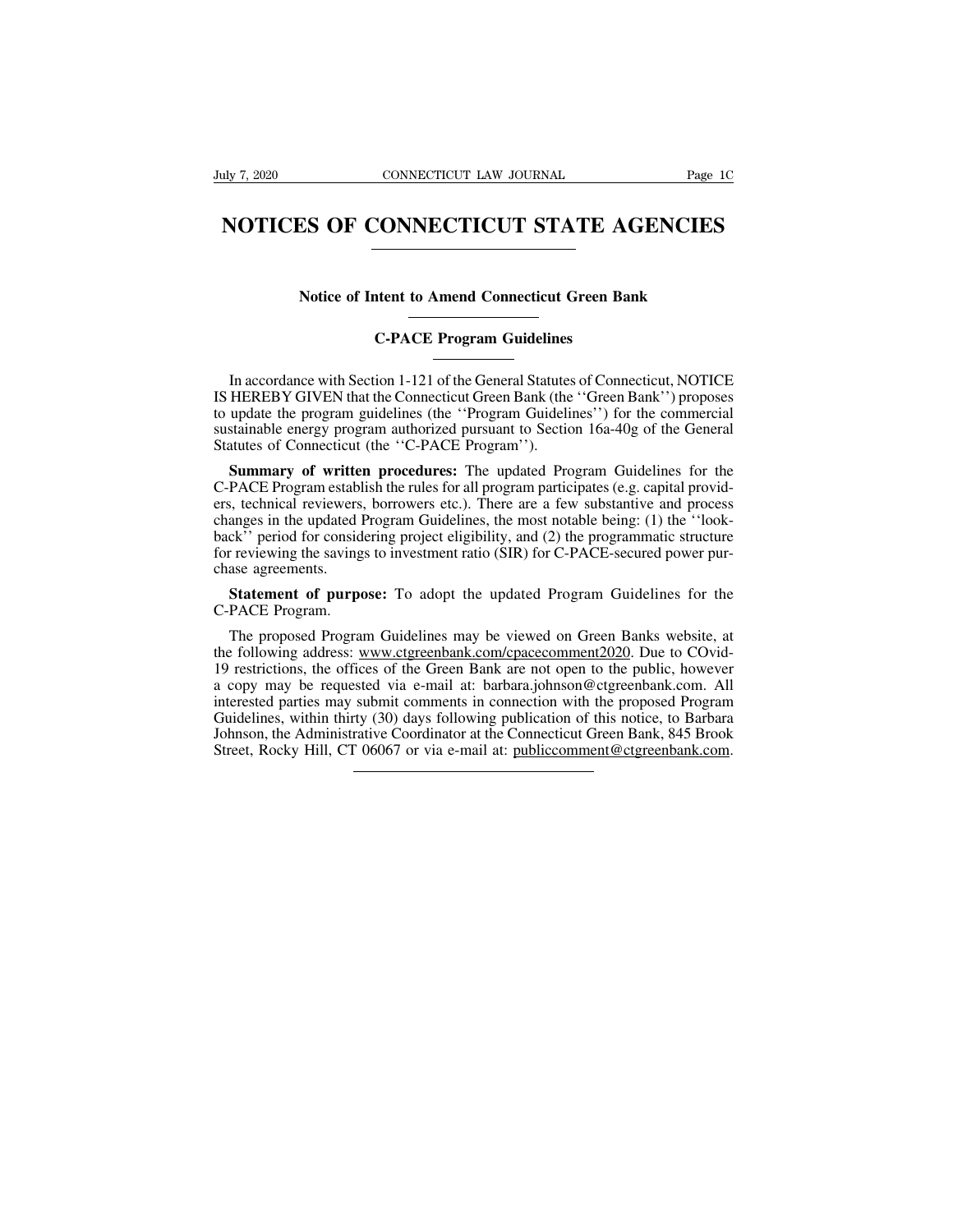### **STATE CONNET SET CONNET STATE OF CONNET STATE STATE STATE STATE STATE STATE STATE STATE STATE STATE STATE STATE STATE STATE STATE STATE STATE STATE STATE STATE STATE STATE STATE STATE STATE STATE STATE STATE STATE STATE S CONNECTICUT LAW JOURNAL** JUNE JEAN JOURNAL JUNE STATE OF CONNECTICUT STATE CONNECTION CONNECTION CONNECTION CONTINUOSITY CONTINUOSITY CONTINUOSITY CONTINUOSITY CONTINUOSITY CONTINUOSITY CONTINUOSITY CONTINUOSITY CONTINUOS **Example 18 Connecticut**<br> **In State Dental Commission<br>
Notice of Hearing<br>
Commission will hold a booting**

State of Connecticut<br>
Connecticut State Dental Commission<br>
Notice of Hearing<br>
The Connecticut State Dental Commission will hold a hearing on August 5, 2020,<br>
The purpose of issuing a declaratory ruling is as follows: For the purpose of issuing a declaratory ruling.<br>The Connecticut State Dental Commission will hold for the purpose of issuing a declaratory ruling.<br>The subject of the declaratory ruling is as follows Notice of Hearing<br>
The Connecticut State Dental Commission will hold a hear<br>
The purpose of issuing a declaratory ruling.<br>
The subject of the declaratory ruling is as follows:<br>
1. Is it within a dentist's scope of practice

- 1. Is it within a dentist's scope of practice to dispense unattended cardiorespi-Connecticut State Dental Commission will hold a hearing on August 5, 2020, purpose of issuing a declaratory ruling.<br>
subject of the declaratory ruling is as follows:<br>
Is it within a dentist's scope of practice to dispense Connecticut State Dental Commission will hold a hearing on August 5, 2020,<br>purpose of issuing a declaratory ruling.<br>subject of the declaratory ruling is as follows:<br>Is it within a dentist's scope of practice to dispense un purpose of issuing a declaratory ruling.<br>
subject of the declaratory ruling is as follows:<br>
Is it within a dentist's scope of practice to dispense unatt<br>
ratory portable monitors (hereinafter "portable monitors")<br>
physicia 2. Is it within a dentist's scope of practice to dispense unattended cardiorespi-<br>
1. Is it within a dentist's scope of practice to dispense unattended cardiorespi-<br>
ratory portable monitors (hereinafter "portable monitors Is it within a dentist's scope of practice to dispense unattended cardiorespiratory portable monitors (hereinafter "portable monitors") when ordered by physicians for patients at risk for sleep apnea and the test results a Is it within a dentist's scope of practice to dispense unattended cardiorespiratory portable monitors (hereinafter "portable monitors") when ordered by physicians for patients at risk for sleep apnea and the test results a
- 2. Is it within a dentist's scope of practice to order portable monitors of provided<br>to a physician for interpretation and diagnosis?<br>2. Is it within a dentist's scope of practice to order portable monitors for<br>patients id to a physician for interpretation and diagnosis?<br>
Is it within a dentist's scope of practice to order portable monitors for<br>
patients identified by the dentist as being at risk for sleep apnea and the test<br>
results are pro
- 
- 2. Is it within a dentist's scope of practice to order portable monitors for patients identified by the dentist as being at risk for sleep apnea and the test results are provided to a physician for interpretation and diagn Fraction of a patient sidentified by the dentist as being at risk for sleep appea and the test results are provided to a physician for interpretation and diagnosis?<br>Is it within a dentist's scope of practice to use a porta particular a provided to a physician for interpretation and diagnosis?<br>Is it within a dentist's scope of practice to use a portable monitor to help<br>determine the optimal effective position of a patient's oral appliance?<br>If Is it within a dentist's scope of practice to use a portable monitor to help<br>determine the optimal effective position of a patient's oral appliance?<br>If a dentist does not use a portable monitor to determine the optimal<br>ef Is it within a dentist's scope of practice to use a portable<br>determine the optimal effective position of a patient's oral<br>If a dentist does not use a portable monitor to determ<br>effective position of a patient's oral appli A. If a dentist does not use a portable monitor to determine the optimal effective position of a patient's oral appliance, is it within a dentist's scope of practice to order a portable monitor to verify the effectiveness 4. If a dentist does not use a portable monitor to determine the optimal<br>effective position of a patient's oral appliance, is it within a dentist's scope<br>of practice to order a portable monitor to verify the effectiveness

effective position of a patient's oral appliance, is it within a dentist's scope<br>of practice to order a portable monitor to verify the effectiveness of the oral<br>appliance and the test results are provided to a physician fo of practice to order a portable monitor to verify the effectiveness of the oral<br>appliance and the test results are provided to a physician for interpretation<br>and a determination of therapeutic effectiveness?<br>The hearing wi DPH/Public-Health-Hearing-Office/Connecticut-State-Dental-Commission/Connecticut -State-Dental-Commission. The hearing will be held by video conference, commencing at 9:30 a.m. The tails for connecting to the hearing will be provided 3-5 days prior to the hearing contacting the Department of Public Health, Public Health Hearin details for connecting to the hearing will be provided 3-5 days prior to the hearing<br>by contacting the Department of Public Health, Public Health Hearing Office at<br>phho.dph@ct.gov will posted to the Commission's webpage at by contacting the Department of Public Health, Public Health Hearing Office at phho.dph@ct.gov will posted to the Commission's webpage at https://portal.ct.gov/<br>
DPH/Public-Health-Hearing-Office/Connecticut-State-Dental-Co

**PH/Public-Health-Hearing-Office/Connecticut-State-Dental-Commission/Connecticut**<br>ate-Dental-Commission.<br>The Connecticut State Dental Commission ("the Commission") has prepared this<br>tice in accordance with the Uniform Adm Extreme Form Those who participate in the Uniform Administrative Procedure Act ("UAPA"),<br>Connecticut General Statute § 4-166 *et seq.*, and specifically Conn. Gen. Stat. § 4-176.<br>By law, a declaratory ruling constitutes a The Connecticut State Dental Commission ("the Commission") has prepared this<br>notice in accordance with the Uniform Administrative Procedure Act ("UAPA"),<br>Connecticut General Statute § 4-166 *et seq.*, and specifically Conn

Let us connected by the Uniform Administrative Procedure Act ("Uzineticut General Statute § 4-166 *et seq.*, and specifically Conn. Gen. Stat. §  $\frac{1}{N}$  law, a declaratory ruling constitutes a statement of agency law wh

*Chairperson* a statement of agency law which is binding<br>and may also be utilized by the Connecticut<br>ase basis, in future proceedings before it.<br>Peter Katz, DMD<br>Chairperson<br>Connecticut State Dental Commission<br>410 Capitol Avenue, MS# 13P a statement of agency law which is binding<br>
and may also be utilized by the Connecticut<br>
ase basis, in future proceedings before it.<br>
Peter Katz, DMD<br>
Chairperson<br>
Connecticut State Dental Commission<br>
410 Capitol Avenue, M nd may also be utilized by th<br>ase basis, in future proceed<br>Peter Katz, DMD<br>*Chairperson*<br>Connecticut State Dental C<br>410 Capitol Avenue, MS#<br>PO Box 340308<br>Hartford, CT 06134-0308 ase basis, in future procee<br>Peter Katz, DMD<br>Chairperson<br>Connecticut State Dental<br>410 Capitol Avenue, MS+<br>PO Box 340308<br>Hartford, CT 06134-0308